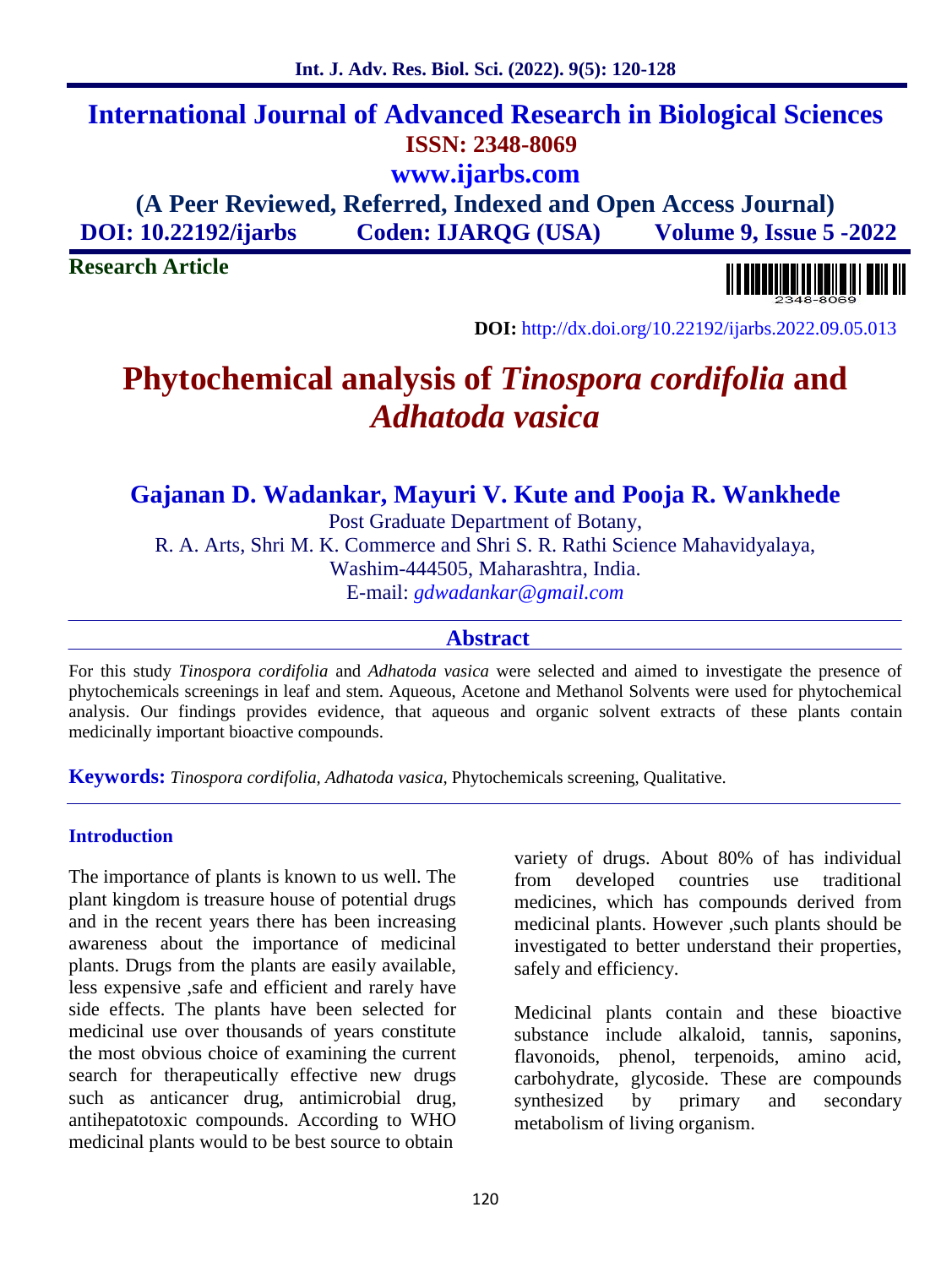Plants product have been part of phytomedicines since time immemorial. This can be derived from barks, leaves, flowers, roots, fruit, seeds. Knowledge of the chemical constituents of plants is desirable because such information will be value for synthesis of complex chemical substances [1].

Medicinal plants contain some organic compounds which provide definite physiological action on the human body and these bioactive substances include tannins, alkaloids, carbohydrates, terpenoids, steroids and flavonoids [2-3]. These compounds are synthesized by primary or rather secondary metabolism of living organisms. Secondary metabolites are chemically and taxonomically extremely diverse compounds with obscure function. They are widely used in the human therapy, veterinary, agriculture, scientific research and countless other areas [4].A large number of phytochemicals belonging to several chemical classes have been shown to have inhibitory effects on all types of microorganisms in vitro [5].

Plant products have been part of phytomedicines since time immemorial. This can be derived from barks, leaves, flowers, roots, fruits, seeds [6]. Knowledge of the chemical constituents of plants is desirable because such information will be value for synthesis of complex chemical substances [7-9].

The present study was undertaken to evaluate the phytochemical analysis of *Tinospora cordifolia* and *Adhatoda vasica*, stem and leaves.

## **Materials and Methods**

#### **Collection of plant material**

Fresh plant material of *Tinospora cordifolia* and *Adhatoda vasica* were collected from different regions of Washim district, Maharashtra, India. It commonly occur in cultivated land, along with roadside, Shady & moist places. plant material washed under running tap Water 2-3 times to remove soil particles and dust. the plant material were shaded for 12 days. After drying plant materials grinded into fine powder using mechanical blender and then transfer into airtight Container with proper labeling for further use.

## **Preparations of solvent Extracts**

Stem and leaves of the plant samples were thoroughly washed with running tap water 2-3 times and then finally washed with distilled water followed by shade-dried for seven days and then dried in an oven below 50ºC. The dried plant materials were then powdered using mixer and grinder. 30g of plant powder were extracted with 100ml of aqueous, acetone and methanol. After 24 hours, it was filtered through a filter paper, filtrate was collected. Test can be Conducted then and there itself after Collection or Can be stored in refrigerator for Conducting test later.

#### **Phytochemical screening**

Extracts of stem and leaves of *Tinospora cordifolia* and *Adhatoda vasica* using aqueous, acetone and methanol were subjected to various chemical tests in order to determine the secondary plant constituents: (10-14).

## **Test for Alkaloids**

#### **Mayer's test**

A few drop of Mayer's reagents was added the Turbidity of the resulting precipitate indicates positive test for alkaloids.

#### **Test for Tannins**

A few chops of 0.1% ferric chloride was added and observed blackish-blue or brownish green Coloration indicates the Presence of Tannins.

#### **Test for saponins**

Extract was mixed with 5 ml of distilled Water in a test tube and then it was shaken vigorously, formation of stable foam indicates presence of Saponins.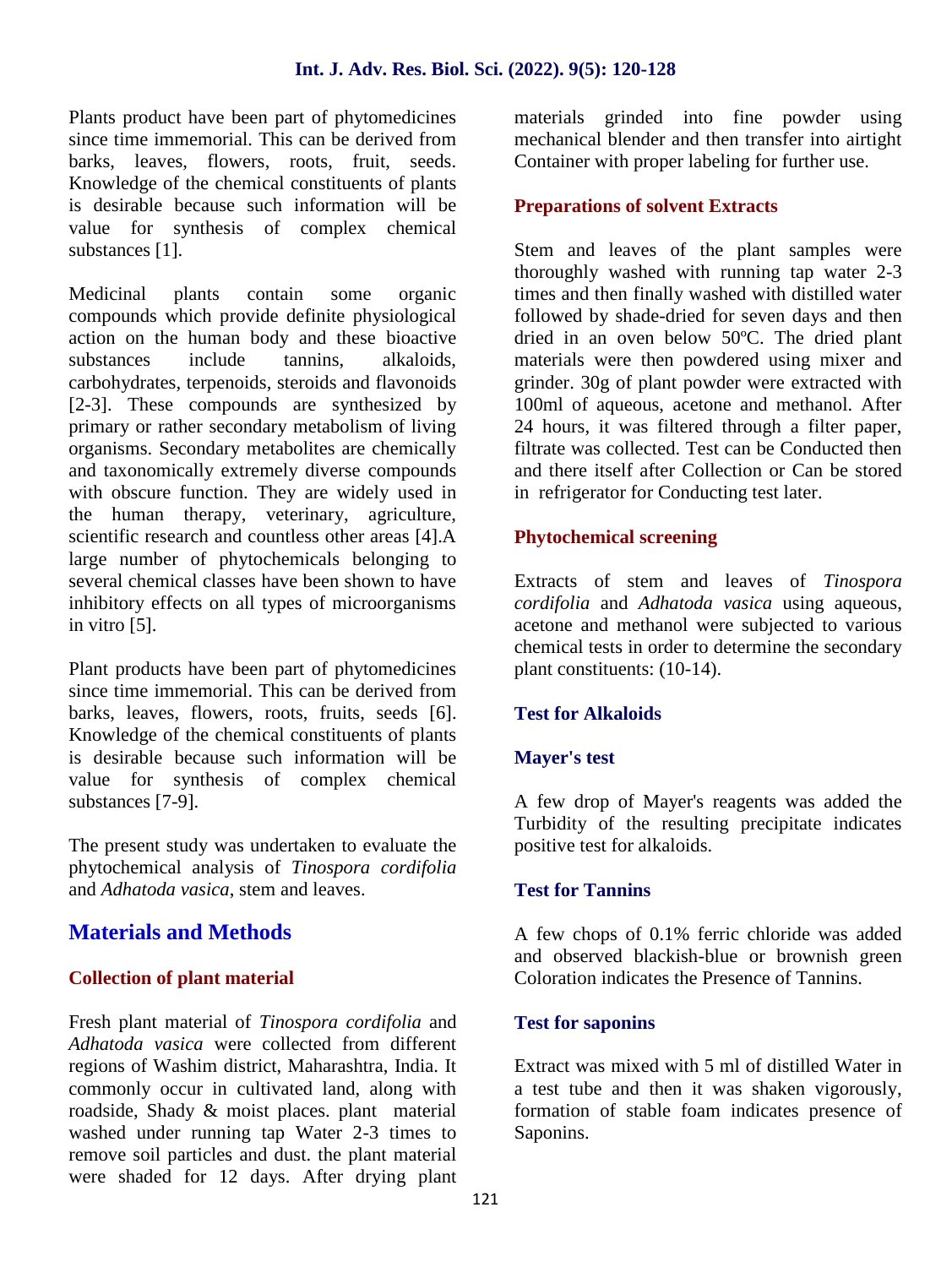#### **Test for Flavonoids**

Extract were treated with few drops of lead acetate solution yellow Coloration indicates. The presence of flavonoids.

#### **Test for phenol**

Crude Extract were treated with 3-4 drops of ferric chloride solution. bluish black or blue green colour indicate positive test for phenol.

#### **Test for Terpenoids**

#### **(Salkowski test)**

Extract was mixed in 2 ml of chloroform and concentrated H SO4 (3ml) was carefully added to form a layer. A radish brow coloration of thin inter face was formed it indicates positive test for terpenoids.

#### **Test for amino acids**

#### **Ninhydrin test**

Crude extract when boiled With 2 ml of 0.2% Solution of Ninhydrin Violet color indicates the presence of amino acids.

#### **Test for Carbohydrates**

#### **Benedict's test**

2 ml of Benedict's reagent added and heated on boiling Water bath for 2 min. reddish brown

precipitate indicates the presence of Carbohydrates.

#### **Test for Glycosides**

To known volume of extract 1 ml of distilled Water added and aqueous solution of NaOH was added formation of yellow color indicates positive test for Glycosides.

#### **Results and Discussion**

Phytochemical analysis of aqueous Acetone and methanol extract of *Tinospora cordifolia* and *Adhatoda vasica* shows positive test for tannin and phenol were present in both plants. Protein and carbohydrates were absent in the extracts of both plants except aqueous extract of stem of *Adhathoda vasica*. Terpenoids were present In *Adhathoda vasica*, aqueous extract of stem. Aqueous, Acetone and Methanol extract of *Adhatoda vasica* stem Shows positive tests for flavonoids. The Water extract of *Tinospora cordifolia* contain Tannin, saponin, phenol and glycosides. Water extract of the Leaf of *Adhatoda vasica* shows presence of alkaloids, tannin, saponin, flavonoids, phenol, terpenoids and glycosides. Alkaloid were absent in all extracts of stem and leaf of *Tinospora codifolia.* The results of phytochemical contents stem and leaf in Aqueous, Acetone and Methanol of *Tinospora cordifolia* and *Adhatoda vasica* are reported in Table 1 (Fig. 1 to 3), Table-2(Fig. 4 to 6) and Table-3 (Fig. 7 to 9), Table 4 (Fig. 10 to 12), respectively.

|            | Table 1: Phytochemical analysis of Aqueous, Acetone and Methanol extract of stem of Tinospora |  |  |  |  |  |
|------------|-----------------------------------------------------------------------------------------------|--|--|--|--|--|
| cordifolia |                                                                                               |  |  |  |  |  |

| Test         | Aqueous | Acetone | Methanol |
|--------------|---------|---------|----------|
| Alkaloid     |         |         |          |
| Tannin       |         |         |          |
| Saponin      |         |         |          |
| Flavonoid    |         |         |          |
| Phenol       |         |         |          |
| Terpenoids   |         |         |          |
| Amino acid   |         |         |          |
| Carbohydrate |         |         |          |
| Glycoside    |         |         |          |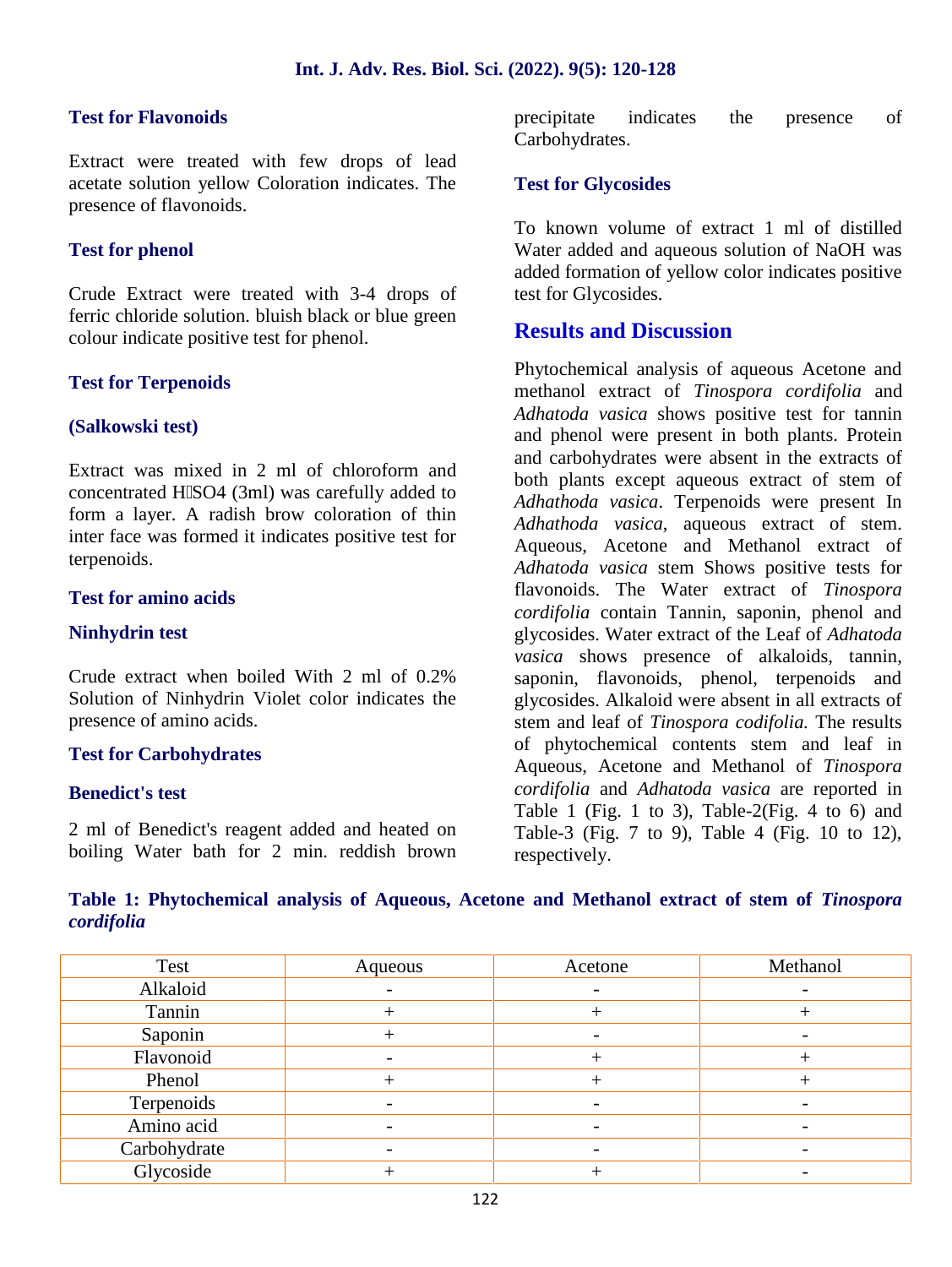#### **Int. J. Adv. Res. Biol. Sci. (2022). 9(5): 120-128**



#### **Fig. 1 Phytochemical analysis of Aqueous extract of stem of** *Tinospora cordifolia*



**Fig. 2 Phytochemical analysis of Acetone extract of stem of** *Tinospora cordifolia*



**Fig. 3 Phytochemical analysis of Methanol extract of stem of** *Tinospora cordifolia*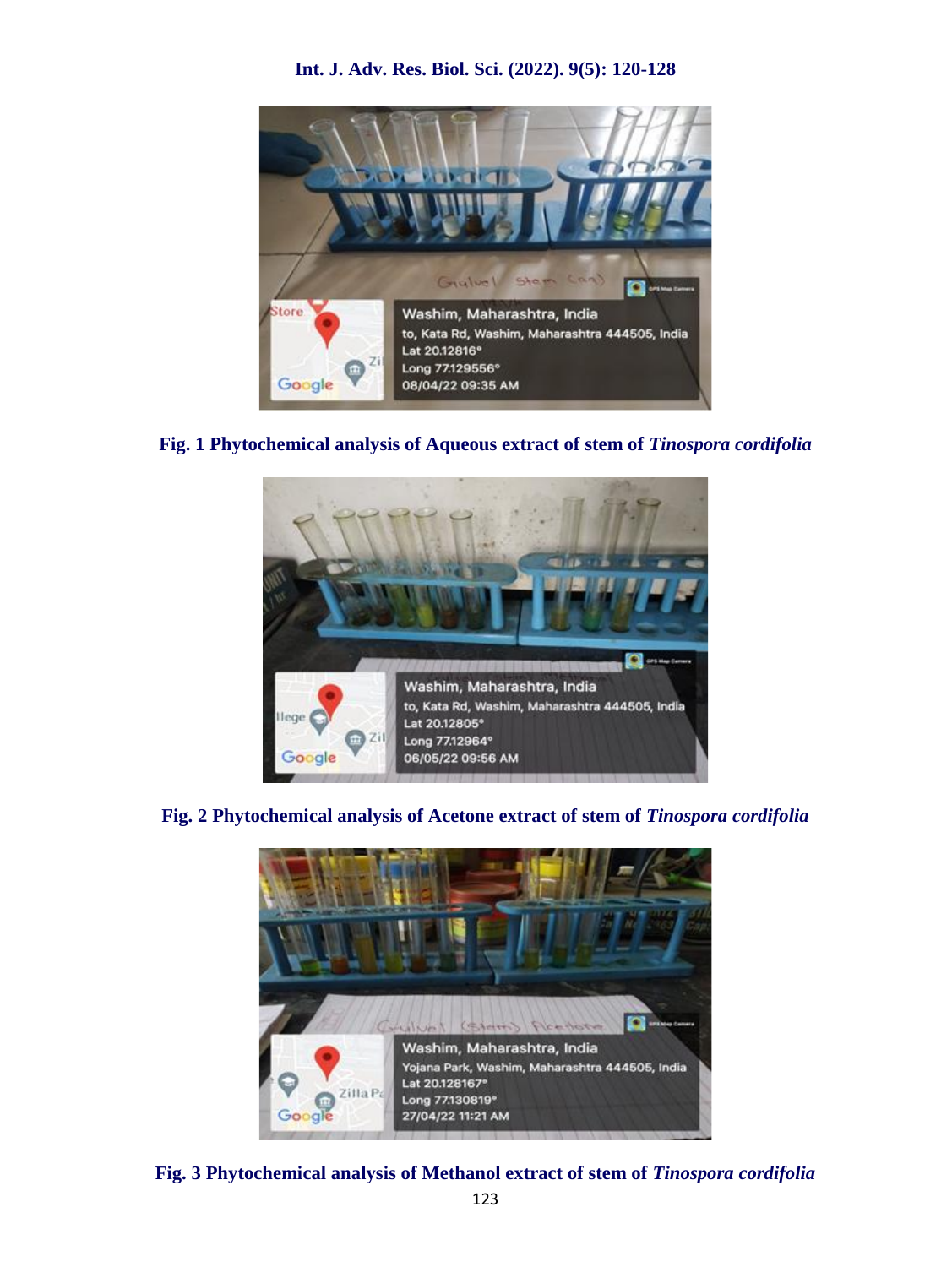|            | Table 2: Phytochemical analysis of Aqueous, Acetone and Methanol extract of leaf of Tinospora |  |  |  |  |  |
|------------|-----------------------------------------------------------------------------------------------|--|--|--|--|--|
| cordifolia |                                                                                               |  |  |  |  |  |

| Test         | Aqueous | Acetone        | Methanol                 |
|--------------|---------|----------------|--------------------------|
| Alkaloid     |         | $\overline{a}$ | -                        |
| Tannin       |         |                |                          |
| Saponin      |         |                |                          |
| Flavonoid    |         |                | $\overline{\phantom{0}}$ |
| Phenol       |         |                |                          |
| Terpenoids   |         |                |                          |
| Amino acid   |         |                |                          |
| Carbohydrate |         |                |                          |
| Glycoside    |         |                |                          |



## **Fig. 4 Phytochemical analysis of Aqueous extract of leaf of** *Tinospora cordifolia*



## **Fig. 5 Phytochemical analysis of Acetone extract of leaf of** *Tinospora cordifolia*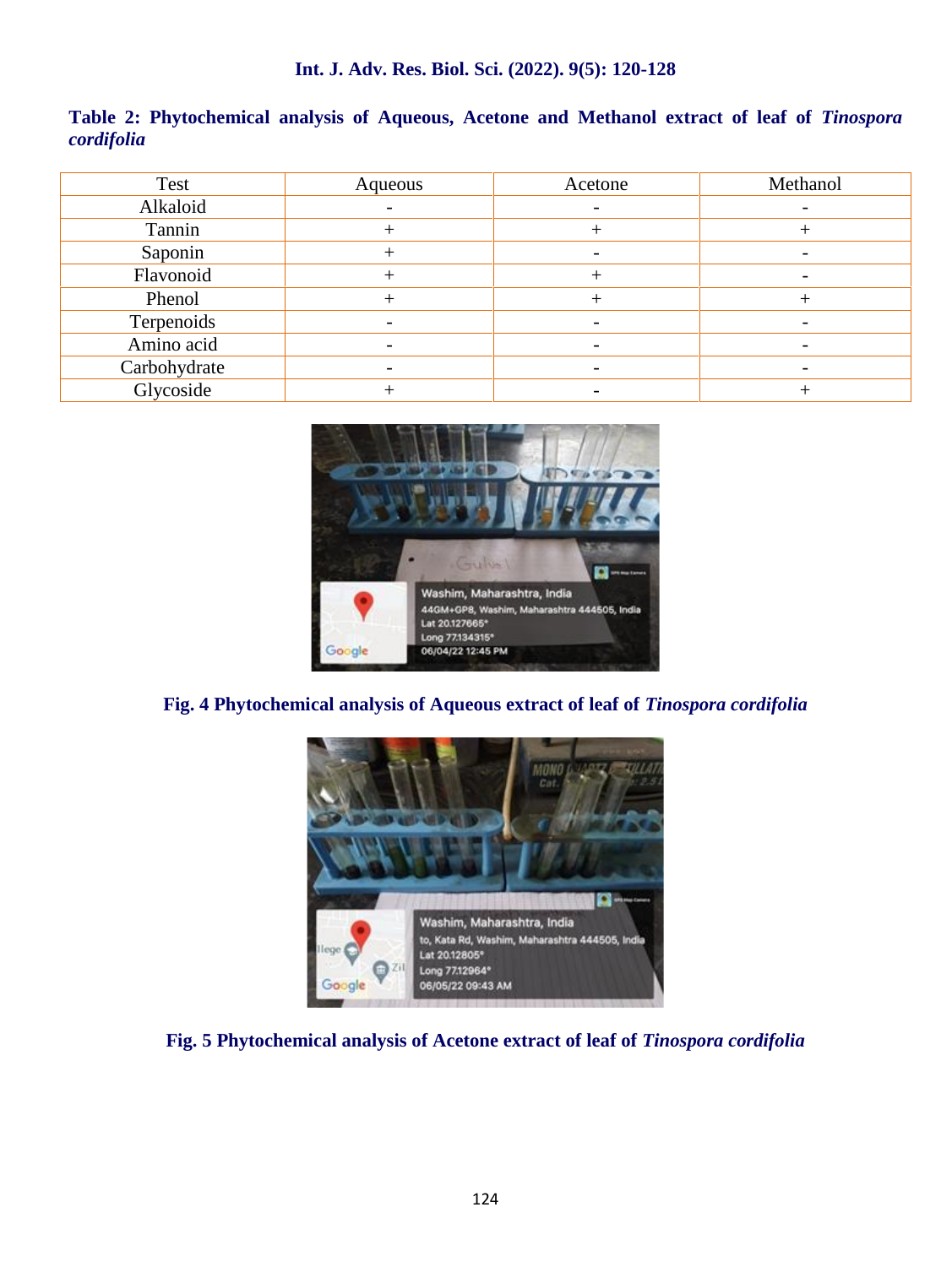## **Int. J. Adv. Res. Biol. Sci. (2022). 9(5): 120-128**



## **Fig. 6 Phytochemical analysis of Methanol extract of leaf of** *Tinospora cordifolia*

**Table 3: Phytochemical analysis of Aqueous, Acetone and Methanol extract of stem of** *Adhatoda vasica*

| Test         | Aqueous | Acetone | Methanol                 |
|--------------|---------|---------|--------------------------|
| Alkaloid     |         |         |                          |
| Tannin       |         |         |                          |
| Saponin      |         |         | $\overline{\phantom{0}}$ |
| Flavonoid    |         |         |                          |
| Phenol       |         |         |                          |
| Terpenoids   |         |         |                          |
| Amino acid   |         |         |                          |
| Carbohydrate |         |         |                          |
| Glycoside    |         |         |                          |



#### **Fig. 7 Phytochemical analysis of Aqueous extract of stem of** *Adhatoda vasica*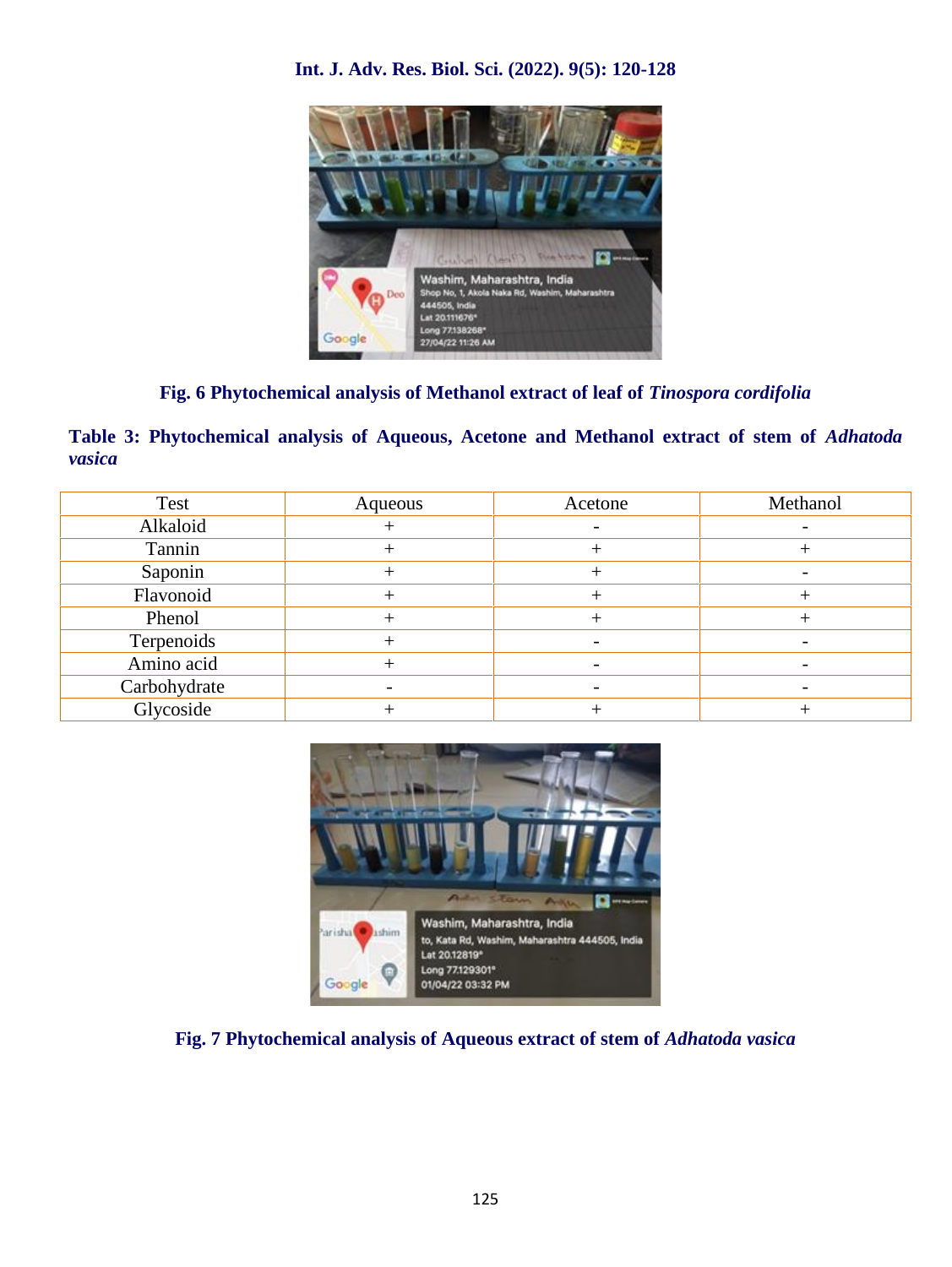

## **Int. J. Adv. Res. Biol. Sci. (2022). 9(5): 120-128**

**Fig. 8 Phytochemical analysis of Acetone extract of stem of** *Adhatoda vasica*



## **Fig. 9 Phytochemical analysis of Methanol extract of stem of** *Adhatoda vasica*

#### **Table 4: Phytochemical analysis of Aqueous, Acetone and Methanol extract of leaf of** *Adhatoda vasica*

| Aqueous | Acetone | Methanol                 |
|---------|---------|--------------------------|
|         |         | $\overline{\phantom{0}}$ |
|         |         |                          |
|         |         |                          |
|         |         |                          |
|         |         |                          |
|         |         |                          |
|         |         |                          |
|         |         |                          |
|         |         |                          |
|         |         |                          |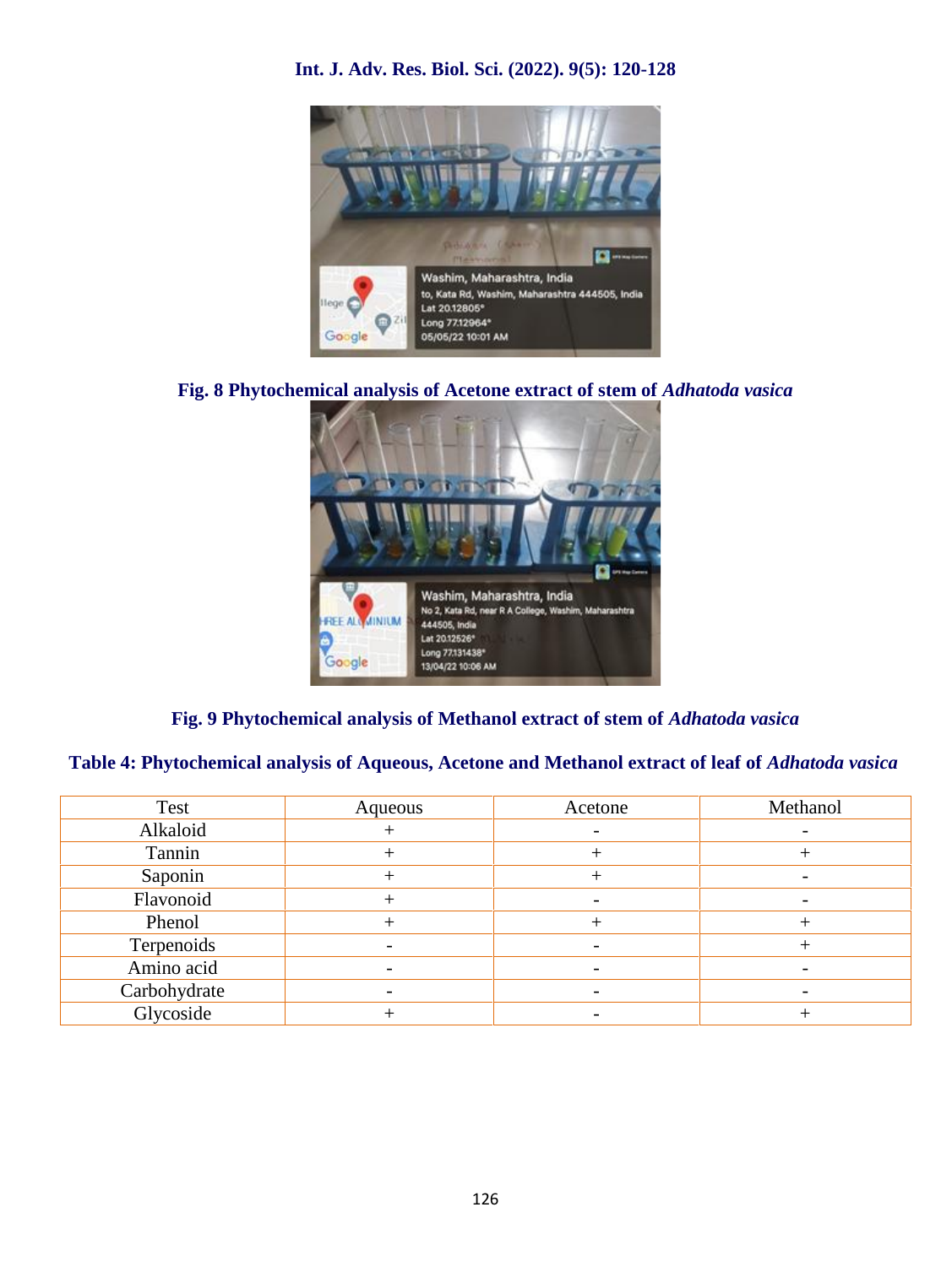

**Int. J. Adv. Res. Biol. Sci. (2022). 9(5): 120-128**

**Fig. 10 Phytochemical analysis of Aqueous extract of leaf of** *Adhatoda vasica*



**Fig. 11 Phytochemical analysis of Acetone extract of leaf of** *Adhatoda vasica*



**Fig. 12 Phytochemical analysis of Methanol extract of leaf of** *Adhatoda vasica*

## **Conclusion**

The *Tinospora cordifolia* and *Adhatoda vasica* this plants are source of secondary metabolites and the solvent choice is very important for

extraction of Phytochemical from plants. Medicinal plants are helpful for discovering and Manufacturing of new drugs. The research on *Tinospora cordifolia* and *Adhatoda vasica* plants which can be medicinally important.